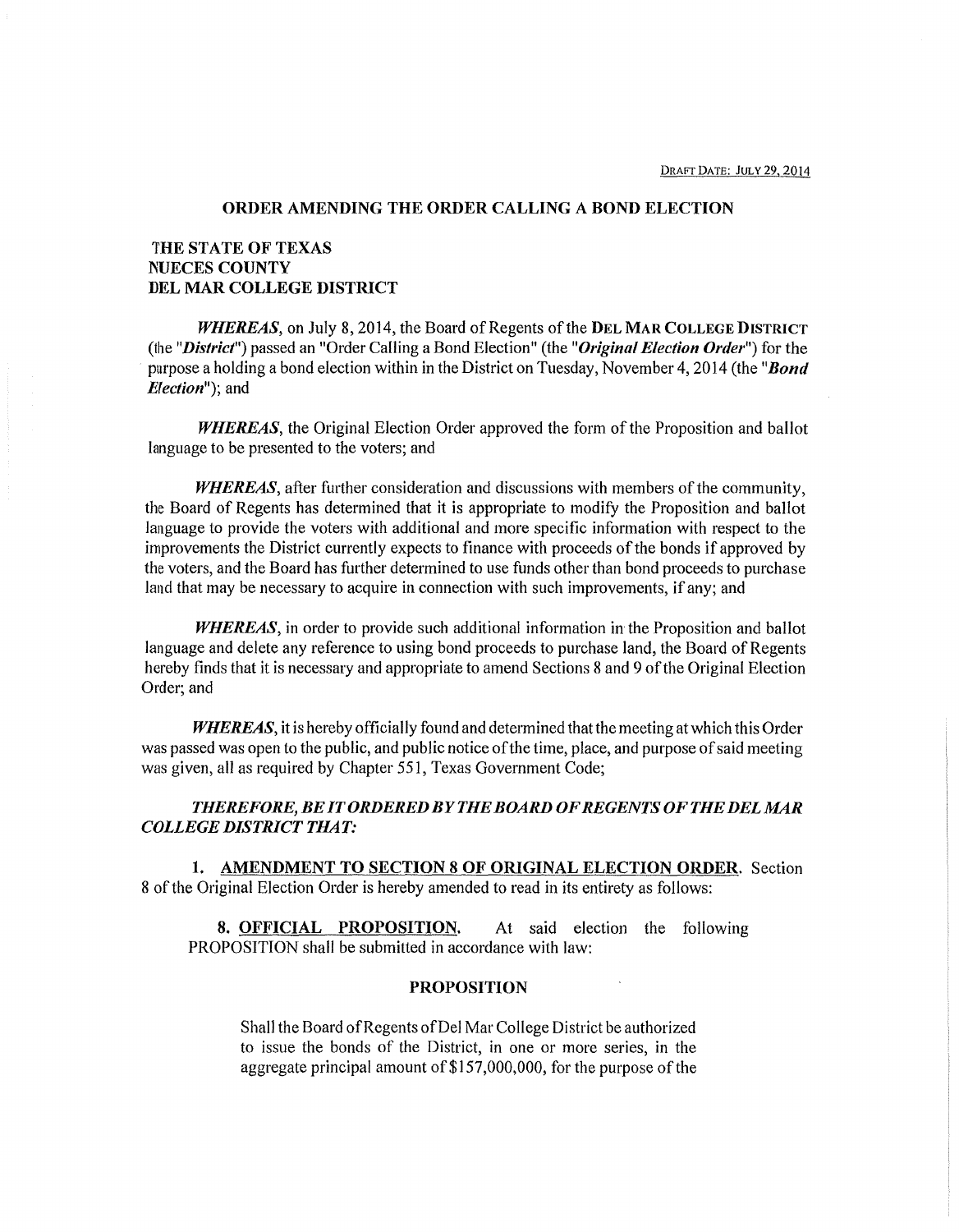construction and equipment of school buildings in the District (including but not limited to constructing and equipping classrooms, laboratories and infrastructure for workforce technology and training programs, academic transfer courses, high school dual credit classes, student support services and library facilities, and renovating and/or replacing certain existing education facilities built as early as 1941 ), with the bonds of each such series, respectively, to mature serially within not to exceed 40 years from their date, to bear interest at such rates, and to be sold at such prices, all in accordance with law at the time of issuance and as shall be determined within the discretion of the Board of Regents; and shall the Board of Regents be authorized to levy and pledge, and cause to be assessed and collected, annual ad valorem taxes on all taxable property in the District, sufficient, within the limit provided by law, to pay the principal of and interest on the bonds?

**2. AMENDMENT TO SECTION 9 OF ORIGINAL ELECTION ORDER.** Section 9 of the Original Election Order is hereby amended to read in its entirety as follows:

**9. FORM OF BALLOT.** The official ballots for said election shall be prepared in accordance with the Texas Election Code so as to permit the electors to vote "FOR"or "AGAINST" the aforesaid PROPOSITION, with the ballots to contain such provisions, markings, and language as required by law, and with such PROPOSITION to be expressed substantially as follows:

#### PROPOSITION

| <b>FOR</b>     |                                           |
|----------------|-------------------------------------------|
|                | THE ISSUANCE OF \$157,000,000 OF BONDS TO |
|                | CONSTRUCT AND EQUIP SCHOOL BUILDINGS      |
|                | (INCLUDING BUT NOT LIMITED<br>TO          |
|                | CONSTRUCTING AND EQUIPPING                |
|                | CLASSROOMS, LABORATORIES AND              |
|                | INFRASTRUCTURE FOR WORKFORCE              |
|                | TECHNOLOGY AND TRAINING PROGRAMS,         |
|                | ACADEMIC TRANSFER COURSES, HIGH           |
|                | SCHOOL DUAL CREDIT CLASSES, STUDENT       |
|                | SUPPORT SERVICES AND LIBRARY              |
|                | FACILITIES, AND RENOVATING AND/OR         |
|                | REPLACING CERTAIN EXISTING EDUCATION      |
|                | FACILITIES BUILT AS EARLY AS 1941), AND   |
| <b>AGAINST</b> | LEVYING THE TAX IN PAYMENT THEREOF        |
|                |                                           |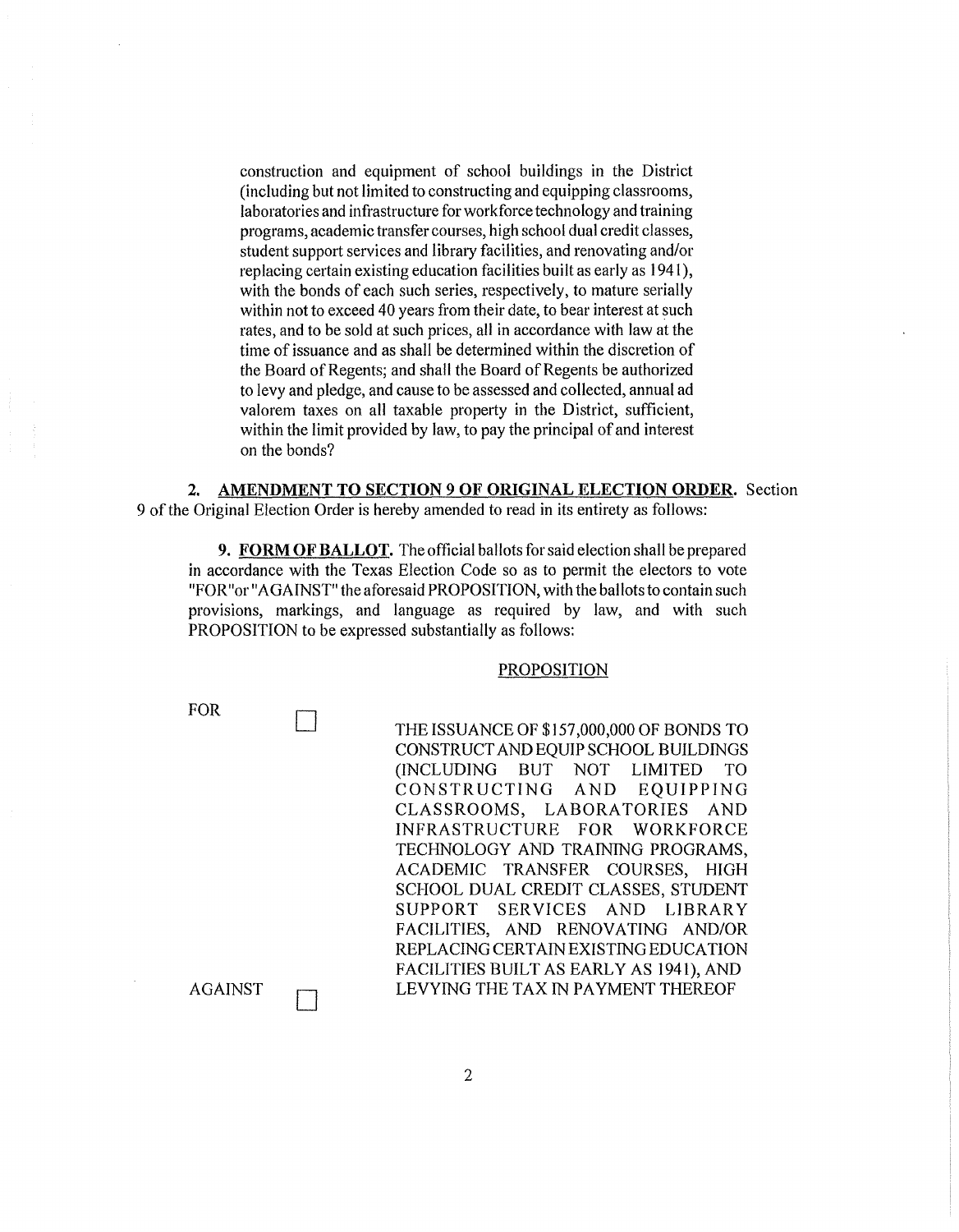**3. NOTICE.** As provided in Section 12 of the Original Election Order, the District shall cause a copy of the Original Election Order, as conformed by the amendments thereto approved in this Order, to be posted and published (in English and Spanish) as required by Sections 4.003(a)(l)(A), (b) and (f), Texas Election Code, and Section 130.122(b), Texas Education Code.

**4. NO OTHER AMENDMENTS INTENDED.** Other than as set forth in this Order, no other amendments are intended to be made to the Original Election Order, and the Original Election Order shall remain in full force and effect except as set forth herein.

**5. EFFECTIVE DATE.** Pursuant to the provisions of Section 1201.028, Texas Government Code, as amended, this Order shall be come effective immediately upon adoption thereof.

*[The remainder of this page intentionally left blank]*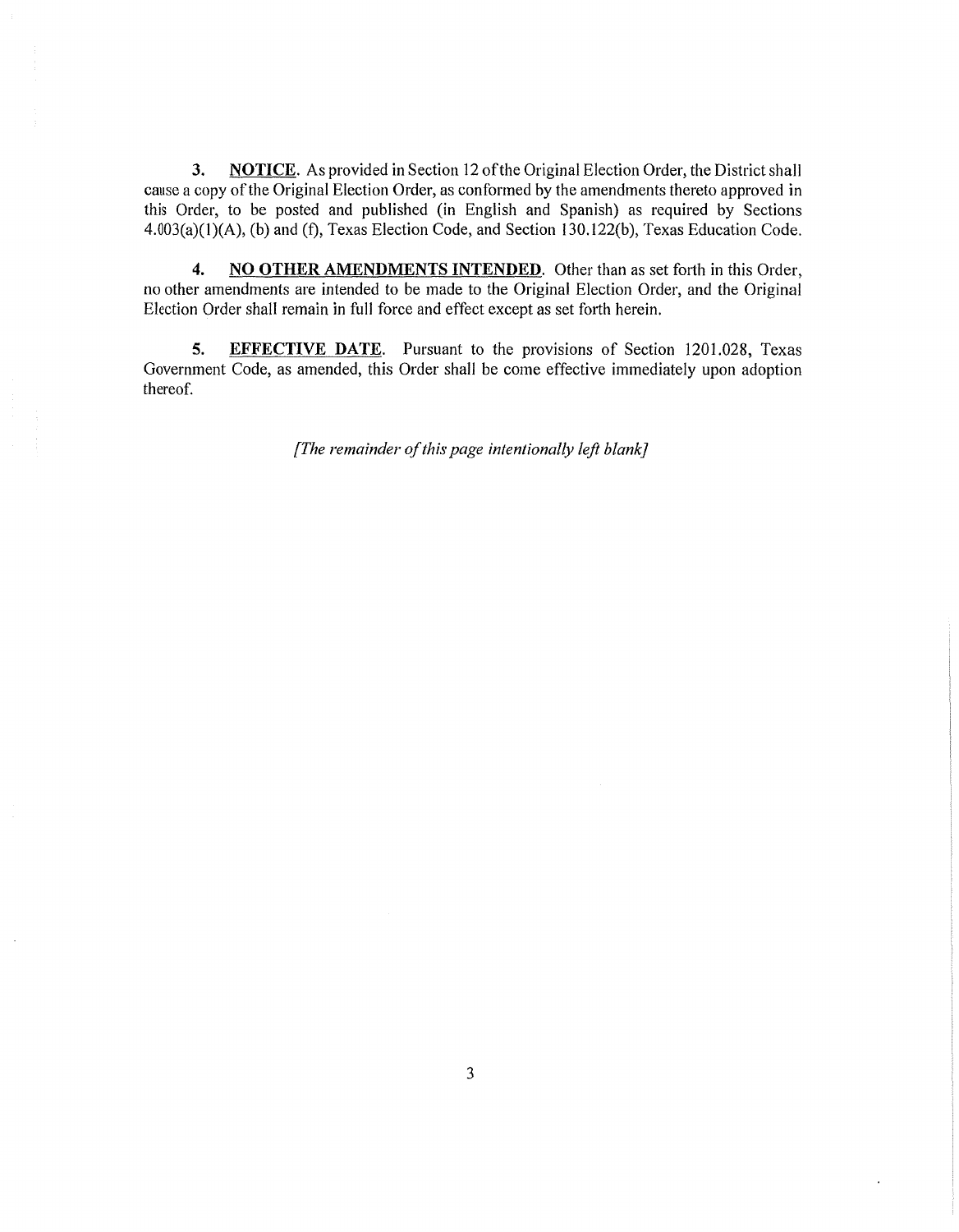#### CERTIFICATE FOR ORDER

## THE STATE OF TEXAS COUNTY OF NUECES DEL MAR COLLEGE DISTRICT

I, the undersigned Secretary of the Board of Regents of the DEL MAR COLLEGE DISTRICT (the *"District"),* hereby certify as follows:

1. The Board of Regents of said District convened in REGULAR MEETING ON THE  $12^{TH}$  DAY OF AUGUST, 2014 in the Isensee Board Room, Harvin Center, Del Mar College East Campus, Baldwin and Ayers, Corpus Christi, Texas, and the roll was called of the duly constituted officers and members of said Board of Regents, to wit:

Trey Mccampbell, Chair Elva Estrada, First Vice Chair Susan Hutchinson, Second Vice Chair Nicolas L. Adame, Secretary James B. (Jim) Boggs

Sandra L. Messbarger Gabriel Rivas III Todd M. Walter Guy Leland Watts

§ § §

and all of said officers and members of said Board of Regents were present, except the following absentees:<br>
Whereupon,<br>
Whereupon,

among other business, the following was transacted at said Meeting: a written

## ORDER AMENDING THE ORDER CALLING A BOND ELECTION

was duly introduced for the consideration of said Board of Regents. It was then duly moved and seconded that said Resolution be passed on second and final reading and, after due discussion, said motion carrying with it the adoption of said Resolution, prevailed and carried by the following vote:

AYES: NOES: ABSTENTIONS:

2. A true, full and correct copy of the aforesaid Resolution adopted at the Meeting described in the above and foregoing paragraph is attached to and follows this Certificate; the Resolution has been duly recorded in said Board ofRegents's minutes of said Meeting; the above and foregoing paragraph is a true, full and correct excerpt from said Board of Regents's minutes of said Meeting pertaining to the passage of said Resolution; the persons named in the above and foregoing paragraph are the duly chosen, qualified and acting officers and members of said Board of Regents as indicated therein; each of the officers and members of said Board of Regents was duly and sufficiently notified officially and personally, in advance, of the time, place and purpose of the aforesaid Meeting, and that said Resolution would be introduced and considered for passage at said Meeting, and each of said officers and members consented, in advance, to the holding of said Meeting for such purpose, and that said Meeting was open to the public and public notice of the time, place and purpose of said meeting was given, all as required by Chapter 551, Texas Government Code.

SIGNED AND SEALED the  $12<sup>th</sup>$  day of August, 2014.

(SEAL)

Secretary, Board of Regents